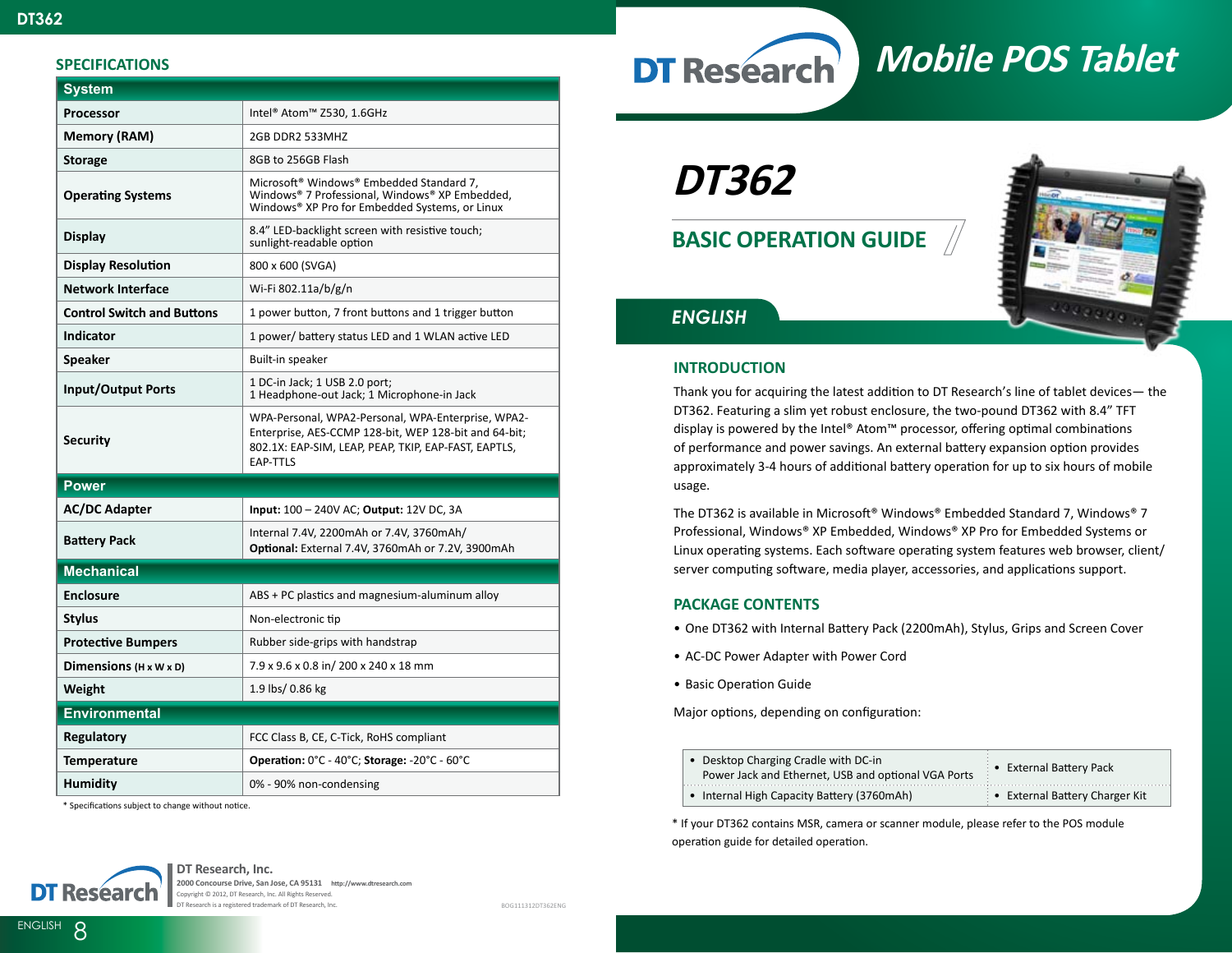## The DT362 (with Windows XP)



## **Input/ Output Ports**

| A                | <b>USB Ports</b> |
|------------------|------------------|
| B                | Headphone Jack   |
| $\mathbf \Theta$ | Microphone Jack  |
| Ø                | DC Power Input   |
|                  |                  |

**Button Functions** (with Windows XP Operating System)

| <b>ACTION</b>                                                                                                                                                                         |
|---------------------------------------------------------------------------------------------------------------------------------------------------------------------------------------|
| Programmable                                                                                                                                                                          |
| Programmable, launch soft (on-screen) keyboard (default)                                                                                                                              |
| Launch SAS (Secure Attention Sequence)<br>Generate Ctrl+Alt+Del keys to invoke the security windows defined under Windows XP                                                          |
| Programmable,<br>Change display orientation (portrait/landscape) (default)                                                                                                            |
| Programmable, system utility menu (default)                                                                                                                                           |
| Programmable,<br>As scanner trigger when equipped with the scanner module                                                                                                             |
| Push/release typically enters Standby mode, or Push/release exits Standby mode or<br>restarts device (software dependent)<br>Push and hold (over 4 seconds) invokes hardware shutdown |
|                                                                                                                                                                                       |

## **Power/Battery LED Status:**

- Blue indicates the battery is 25% to 100% charged
- Blinking blue indicates the battery is charging
- Orange indicates that the battery is between 11% to 25%
- Blinking Orange indicates that the battery is below 10%

## **Precautions**

- Always exercise care when operating and handling the DT362.
- Do NOT apply excessive pressure to the display screen.
- We recommend using the Stylus provided to keep the screen clean.
- Avoid prolonged exposure of the display panel to any strong heat source. Wherever possible, the DT362 should face away from direct light to reduce glare.
- If the AC-DC power adapter is used to recharge or power the device, do NOT use any AC-DC adapter other than the one provided with the device or acquired from the manufacturer or its partners.
- In the unlikely event that smoke, abnormal noise, or strange odor is present, immediately power off the DT362 and disconnect all power sources. Report the problem to your device provider immediately.
- Never attempt to disassemble the DT362, as this will void the warranty.

## **THE DT362**

#### **Basic Features**

The DT362 wireless tablet integrates a bright and responsive touch display, a USB port, and embedded networking elements such as wireless LAN or optional 3G. The primary device is complemented by a suite of accessories, including battery expansion, docking cradles, and carrying cases, for a comprehensive user experience.

A DT362 typically integrates an 802.11a/b/g/n wireless LAN (WLAN) adapter that may connect to other wireless devices or access points. If your DT362 does not come with such a network adapter, please consult your device provider to establish the desired network connectivity.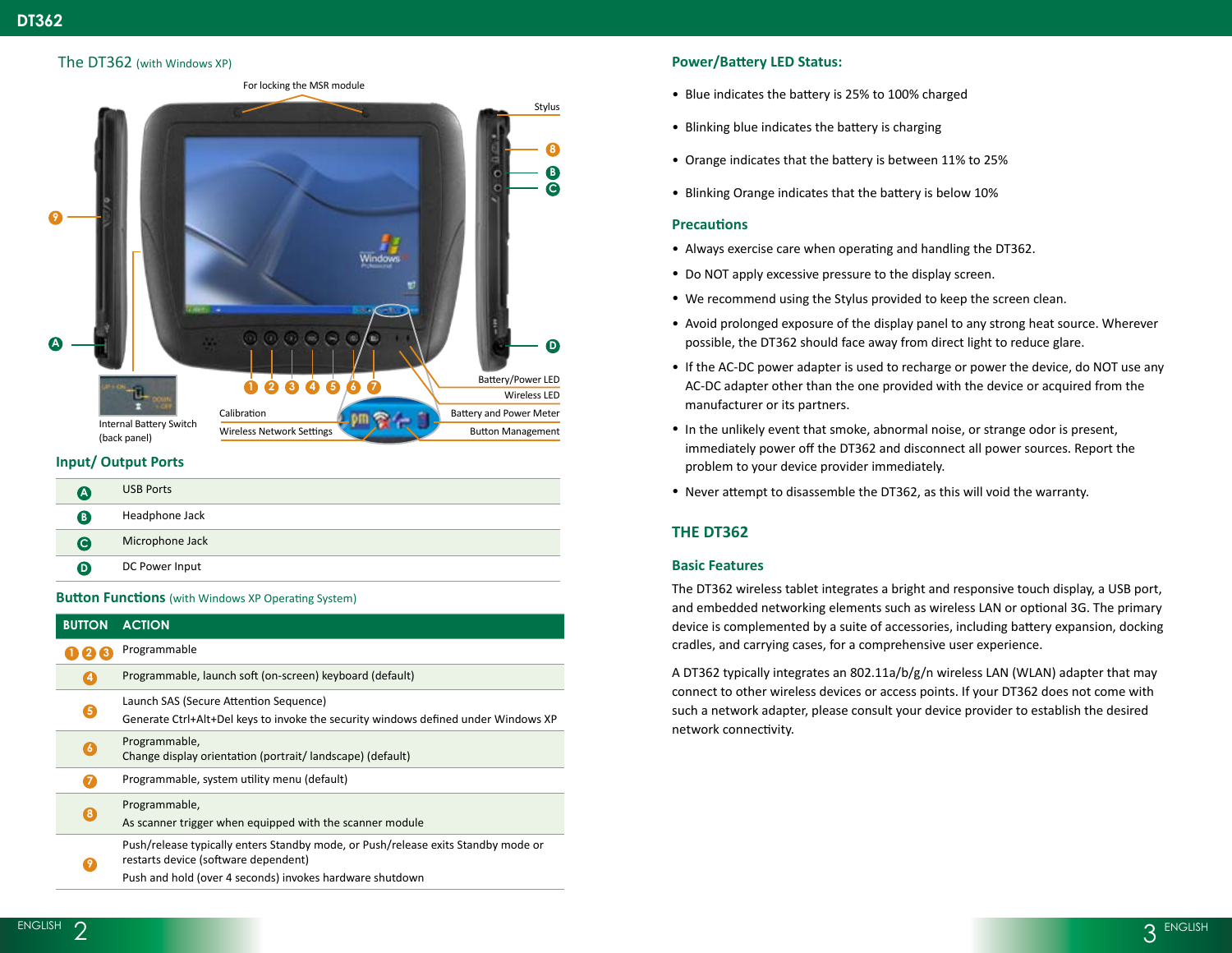## **OPERATION**

## **Internal Battery Switch**

To prevent battery drain during shipping and extended storage, the internal battery may be disconnected. To connect the internal battery, push the battery button switch (on the back panel) to the "up" position (see page 2 for photo). The internal battery pack has to be connected for it to operate, be charged, and for the optional external battery pack to function.

## **Powering ON and OFF**

To activate the DT362, push and quickly release the Power Button. The display will come on in a few seconds. To put the DT362 in Standby mode, push and quickly release the Power Button. To turn the DT362 off for extended storage, power off the device safely using any software function that "shuts down computer" provided in the software operating system.

NOTE: The battery packs shipped with your device may be low in power—please use the AC-DC adapter with the DT362 when setting up the device for the first time to fully charge the internal battery pack. You may charge the external battery pack with it attached to the DT362, or with the optional external battery charger kit.

NOTE: When the battery pack(s) is (are) charging, the blue-colored Battery LED should blink slowly. If plugging in the AC-DC adapter does not trigger this blinking activity and the LED stays dark, the battery pack(s) may have been drained substantially. Try unplugging/ replugging the AC-DC adapter to the DT362 a few times to activate the charging process.

NOTE: To conserve power, use (push and quick release) the Power Button to put the device in "Standby" mode while not in use. Pushing briefly on the same button will wake up the system within seconds.

NOTE: Avoid using the Power Button ("hold 4+ seconds" feature) to turn off the device—this form of hardware shutdown is intended to be a means of recovery from device lockups, and not as normal operation.

## **Start Up**

If the power up (from Standby or otherwise) is successful, the appropriate interface will be displayed after a launch sequence of several seconds. The wireless LAN connection may take 10-15 seconds to be established.

## **Configuring the DT362**

The device may be configured using the utilities and methods dictated by the software operating system. The DT362 should be configurable for various properties such as user profiles, network features, and several system elements.

## **Calibration**

The touch display for the DT362 is calibrated before shipping. In the event that the calibration has been modified or is unsatisfactory, the respective calibration routines (e.g., PenMount (PM) for Windows XP) to calibrate the touch interface may be used. Such applications are typically executed through touch input via Stylus or through mouse click via a USB mouse.

## **Wireless Networking**

## **Wireless LAN**

The DT362 is often delivered with an embedded (user-inaccessible) 802.11a/b/g/n WLAN adapter equipped with a hidden custom antenna.

- Through the support of typical WLAN adapters, the DT362 should be able to detect all 802.11 access points in the vicinity for you to select the access point of your choice for connection.
- The SSID and WEP/WPA/WPA2 (if enabled) parameters on the DT362 and the access points have to match. The SSID is case-sensitive and it is recommended that you enable WEP/WPA/WPA2 encryption (or advanced alternatives) for secure access.
- When WEP/WPA/WPA2 is enabled, you may need to consult your network administrator or your networking equipment literature to properly configure associated settings such as Authentication mode, etc.
- Refer to the access point operating manuals for setting up the 802.11 access points.